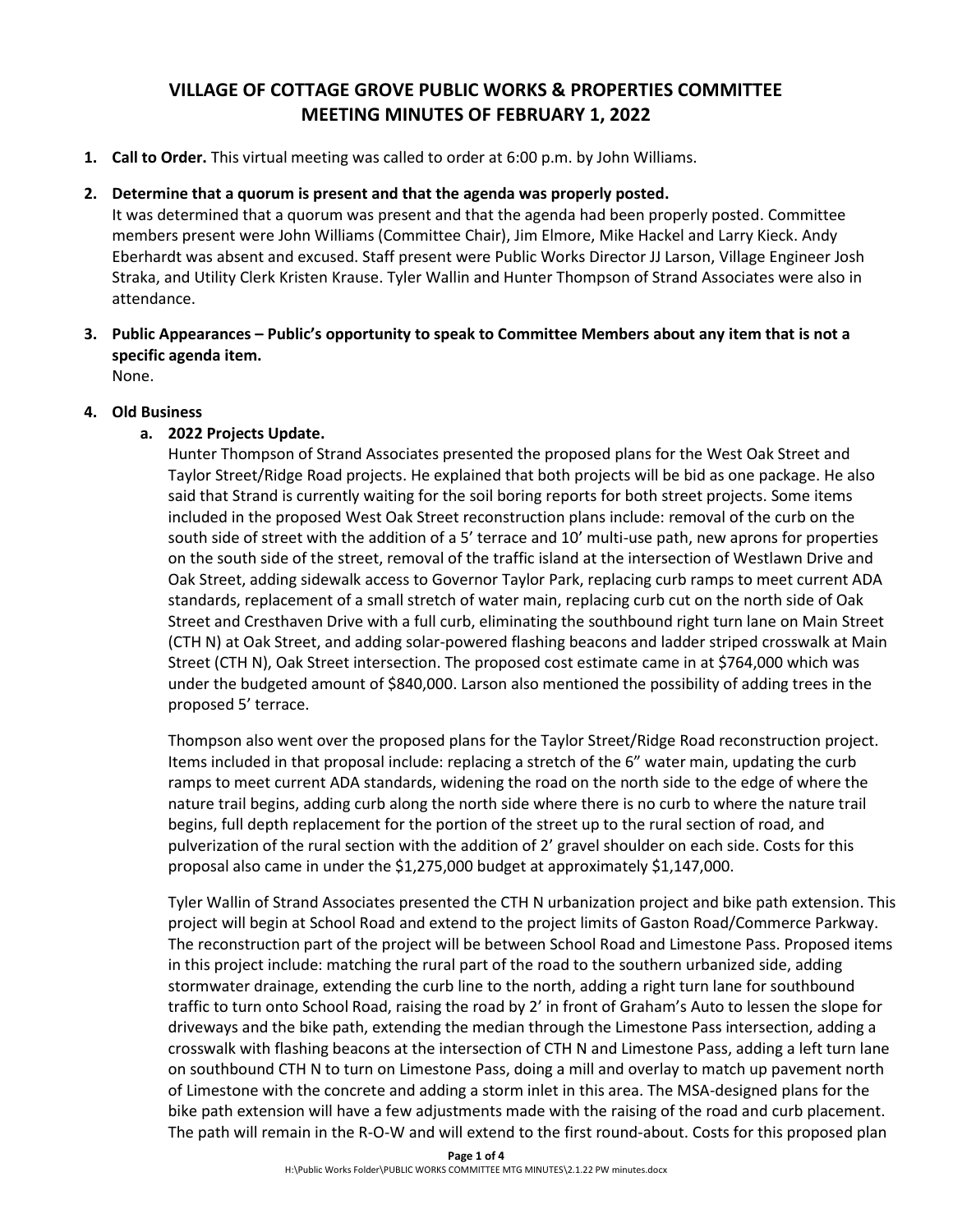come in over the budgeted amount of \$1,250,000 at approximately \$1,505,785. Straka explained that all three projects come in together within the budgeted limits for the borrowing package. Committee members agree that the plans seem well done and do not need to return to the committee after moving forward. No formal action was taken.

### **5. New Business**

## **a. Discuss and consider reversing snow removal charges.**

Larson explained that two individuals that recently received snow removal charges had contacted him about reversing the charges. Both individuals explained their cases and extenuating circumstances. Larson recommended waiving the charges in both instances. **Motion** by Kieck, seconded by Hackel, to approve reversing snow removal charges for both properties. Motion carried by a unanimous voice vote of 4-0-0.

### **6. Engineers Report**

## **Shady Grove Subdivision**

Sanitary sewer, water main, and storm sewer construction continued through the first part of January until the weather and frost stopped construction. RG Huston Company, Inc. (RG Huston) will continue utility construction late this winter, if weather permits, or early spring 2022.

### **Authentix Cottage Grove**

The Village's water main and sewer main testing will be completed in January and February 2022 by Integrity Grading and Excavating (IGE). The storm sewer installation along Cottage Grove Road is tentatively planned for spring 2022.

## **5 th Addition to Westlawn Estates**

Strand continues to work with Homburg Contractors, Inc. (Homburg) on its lift station design to serve the future 39 lots within the development along London Avenue, Wellington Place, and Canberra Circle. Strand anticipates a formal second review in early February 2022. Construction of the water main, sanitary services, and storm sewer continued through the first part of January 2022 until the weather and frost stopped construction. Homburg will continue utility construction late this winter, if weather permits, or early spring 2022.

#### **Quarry Ridge Estates**

Quarry Ridge Phase C drawings and a land disturbance permit was reviewed in mid-January with comments sent back to the developer and the developer's engineer. The developer's current schedule is to start construction in March or April 2022, weather permitting.

#### **Development Reviews**

Strand attended a meeting with potential developer for the Three Oaks parcels along Ridge Road. The developer will move forward with its due diligence before purchasing the property for residential development. Strand also attended meetings with the developer's engineer for Project Silver Eagle and other TID #10 developments. Some of the main topics discussed include utility extension, traffic generation, and stormwater control.

#### **Upcoming Village Projects**

Strand met with JJ in early January to discuss preliminary layouts for the CTH N Urbanization and 2022 Street Projects (West Oak and Taylor Streets) in the Village. Included in this report are 50 percent drawings for both projects. Bidding for the projects will occur in March 2022. Construction is anticipated to begin in May 2022.

Strand will prepare drawings and specifications to publicly bid Weald Bridge Road for mill and overlay using Local Roads Improvement Program (LRIP) funds. Strand and the Village are currently waiting for the State/Municipal Project Agreement (SMA) from the State of Wisconsin before bidding.

Clark and Grove Streets will be publicly bid by MSA Professional Services, Inc. (MSA) in February 2022. Strand will take over the construction portion of the project once a contractor is selected. Construction is anticipated to begin in April 2022, as weather permits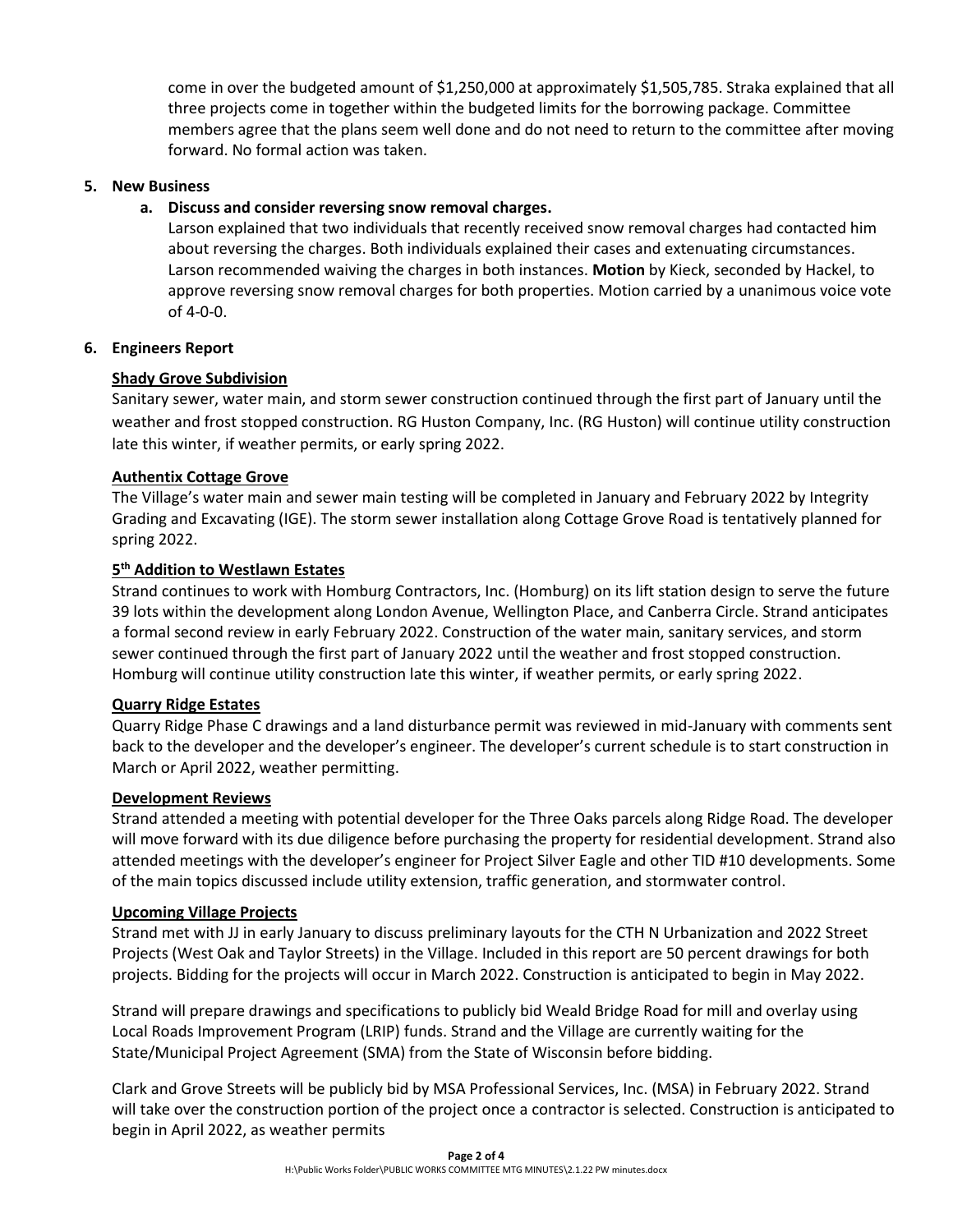## **7. Directors Report**

## **2022 Projects**

- **Main Street Bike Path Extension & CTH N Improvements.** Strand's team is working to design the street improvements to match the existing condition of other areas of CTH N and integrate that plan with the MSA-designed plan for the bike path extension.
- **Clark & Grove Street Reconstruction Project.** Plans are complete by MSA. We hope to bid the project very soon with a late February/early March bid opening. The draft CSM and Offer to Purchase the land for the pond are agreed upon, finalized, and awaiting signature later this week.
- **East Taylor/West Oak Streets.** We will hold a public information meeting presenting the plan on February 8th at 6:00pm. The meeting will be held virtually.

## **Complete Streets and Bike & Ped Plan**

There was great discussion at the most recent Sustainability Committee meeting about the projects the Village has completed and has planned that will increase the bike and walkability of our public spaces. This Committee has done well in recent years at incorporating bike and pedestrian improvements into other street projects, but this has been done without any formalized guidance document or project plan beyond large-scale street project planning. The plan is to develop a comprehensive plan that outlines the mission and goals, highlights the successes we have already had, and provide project plans to utilize moving forward that would fix the gaps and improve areas for bike/ped transportation where needed.

Along similar lines, Straka gave Sustainability a great presentation on Complete Streets and what that means, and how municipalities utilize Complete Streets thinking in their project planning as well as their new development approvals. At a high level, Complete Streets means taking into account all modes of transportation when planning, designing or constructing projects; pedestrian, people with disabilities, bikes, and how all of those modes can safely integrate with vehicle traffic.

## **Snow**

Staff has dealt with the typical issues we see in winter and have continued to keep service level high, even with two new members still looking to obtain CDLs. On side streets, they have been using less salt in our continued efforts at reduction.

## **Office Hour Change**

For years, the posted office hours of the Public Works & Utilities Department have been 7:30am to 3:30pm. Given our lean staff levels Village-wide, we changed the posted hours to align with the Parks & Rec Department in our building as well as Village Hall. This will provide coverage across the phones and in-person visits when staff is unavailable. As of Monday, January 31st Department hours are 8:00am – 4:00pm Monday through Friday. Department field staff will still keep their hours (6:30am – 2:30pm).

## **Staffing Update**

The position description for the new Public Works Position is complete, after consultation with experts in municipal recruitment we changed the title to Deputy Director of Public Works & Utilities. The Village is utilizing GovHR for assistance with the candidate recruitment and the process will kick off later this week. Larson hopes to have the position filled by late April – mid-May.

## **8. Approve the minutes of the January 4, 2022, Public Works & Properties Committee meeting.**

**Motion** by Hackel, seconded by Kieck, to approve the January 4, 2022 Public Works and Properties Committee meeting minutes as presented. Motion carried with a unanimous voice vote of 4-0-0.

## **9. Set tentative date for next meeting.**

The next virtual Zoom meeting is tentatively scheduled for Tuesday, March 1, 2022, at 6:00 pm.

## **10. Future Agenda Items**

• No specific items were listed